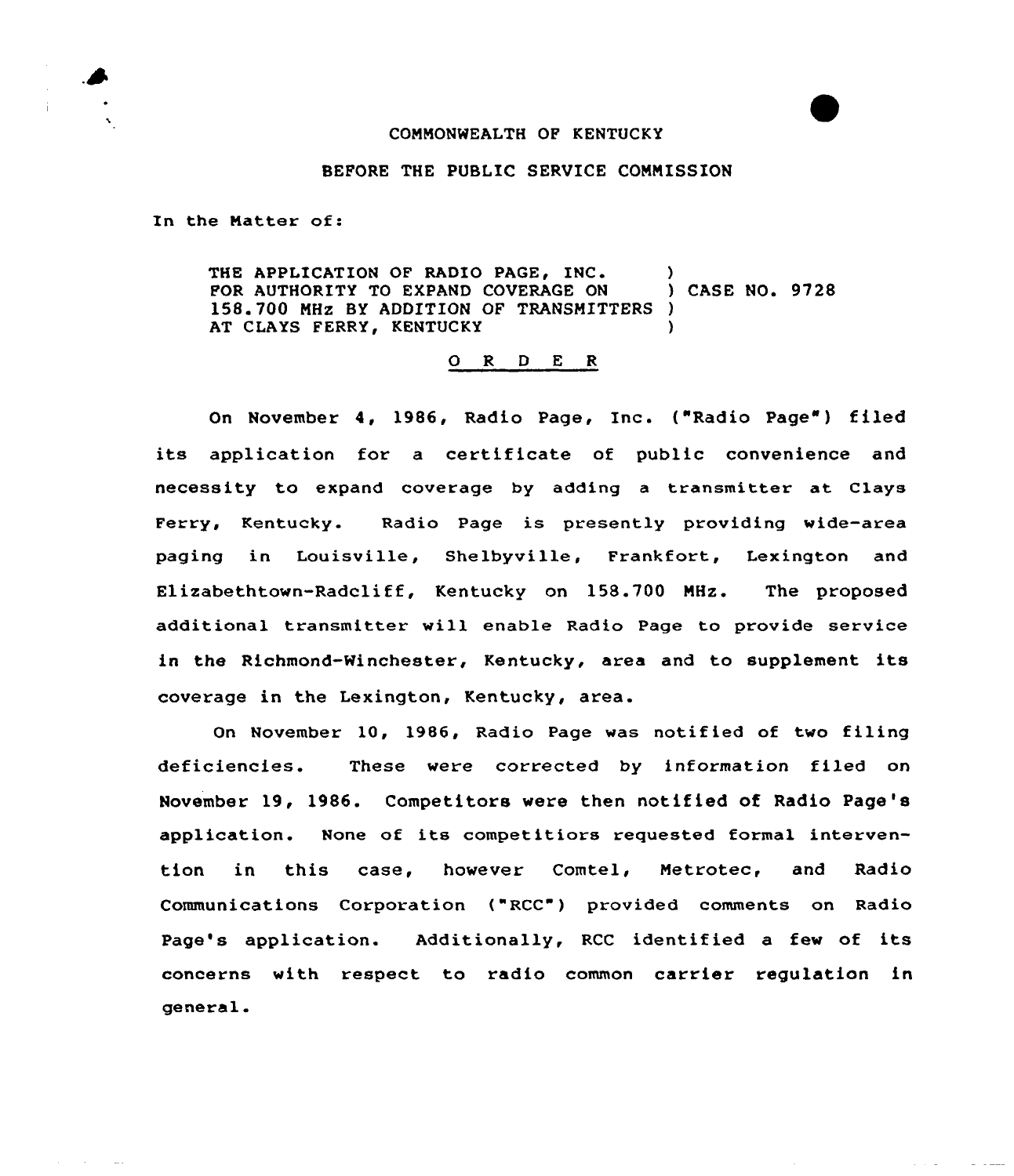On January 15, 1987, the Commission ordered Radio Page to provide additional information. Also, Radio Page was given the opportunity to respond to the comments of its competitors. Radio Page filed its response on January 26, 1987.

The Commission notes the concerns filed by Radio Page's competitors. These concerns are primarily in regards to the present level of competition. The commission is of the opinion that, in view of the highly competitive situation that already exists in the proposed service area, it would be unfair to further delay granting approval of Radio page's application solely on the basis that <sup>a</sup> competitive situation exists.

## FINDINGS AND ORDERS

The Commission, having considered the evidence of record and being advised, is of the opinion and finds that:

{1) There is <sup>a</sup> public need for the proposed expansion.

(2) Radio Page is technically capable of providing the proposed service.

{3) Radio page should be granted <sup>a</sup> certificate of public convenience and necessity to construct and operate its proposed service.

IT IS THEREFORE ORDERED that:

 $\mathbf{r}_\mathrm{a}$ 

{1) Radio Page be and hereby is granted <sup>a</sup> certificate of public convenience and necessity to construct and operate the

 $-2-$